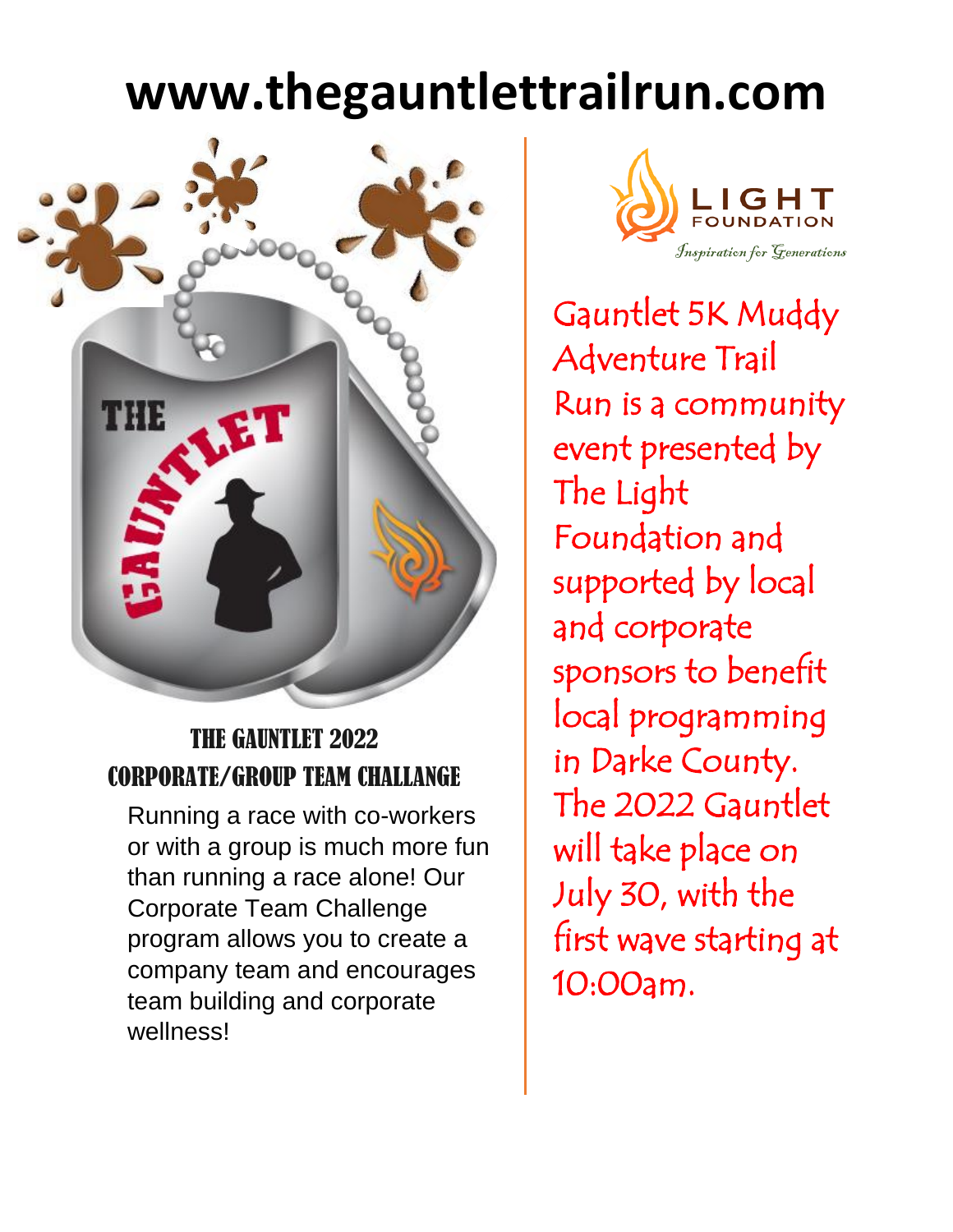#### CORPORATE/GROUP TEAM CHALLENGE



The Corporate Team Challenge program is for companies or clubs that are driven to promote wellness and are looking to encourage a healthy lifestyle while having fun in the process!

The program makes it easy for the corporation while providing a few team perks as well!

## GETTING STARTED IS AS EASY AS EASY AS 1-2-3!

- 1. Designate a Team Captain for your company and have them develop a team. Recruit, full time & part time employees. Encourage employees to ask their family members & friends to run the race too. We will supply you with the registration forms to distribute and collect from racers, and an excel spreadsheet to enter all the racer info into as you receive the registration forms.
- 2. Registration forms, excel document, and payment can be collected closer to the race date. Payment can be made individually or one lump sum by the corporation.
- 3. On race day racers can run/walk at their own pace and meet up at the after party to celebrate!

The benefits of participating in the Corporate Team Challenge are included in this packet. Please consider joining with us on July 30, 2022 in making The Gauntlet a success! Call us today and we will get you all the tools needed to start developing your team! For additional information please feel free to contact April Brubaker by email at [april@mattlight72.com](mailto:april@mattlight72.com) or by phone at 937-316-6352.